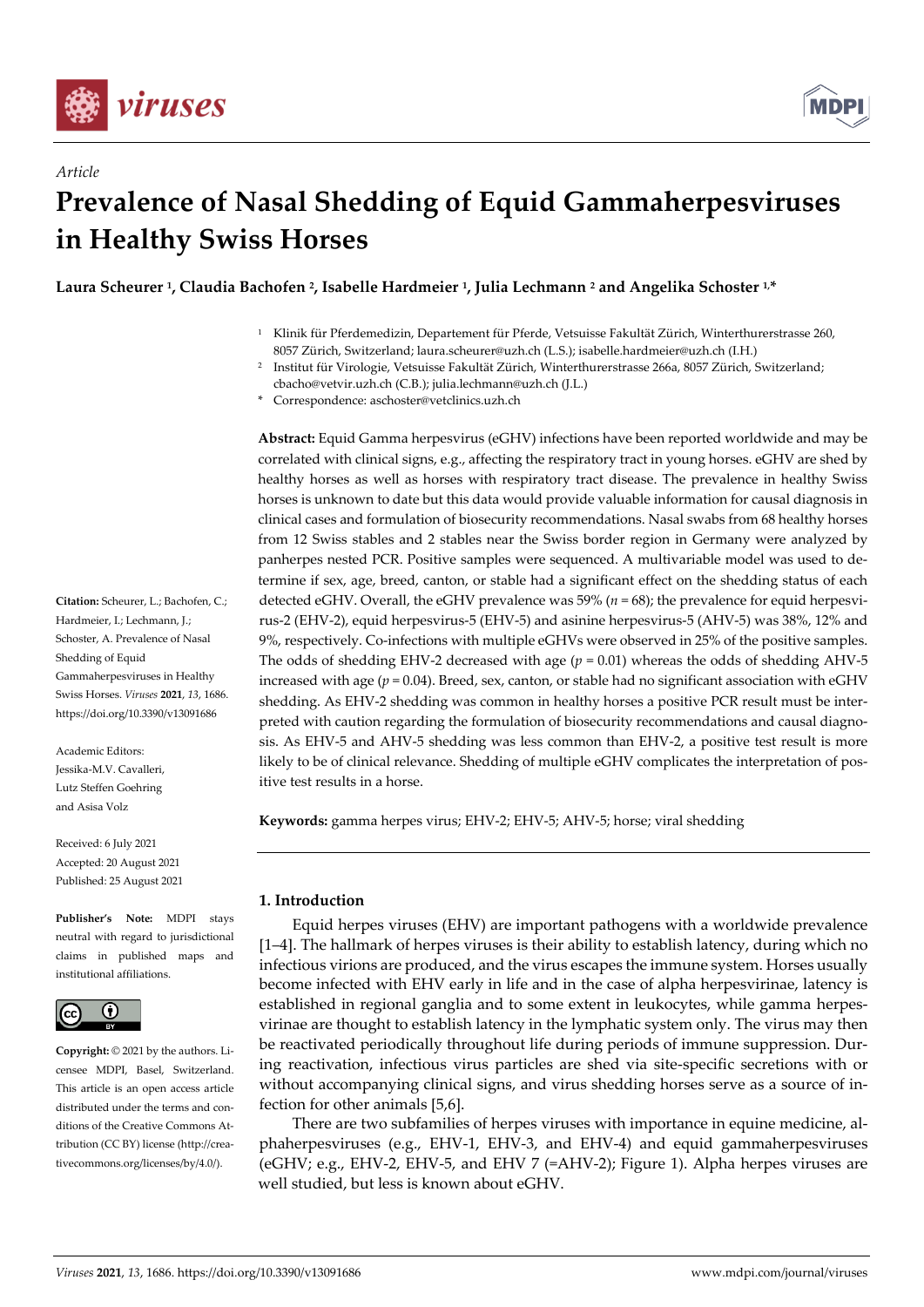

**Figure 1.** Overview of the family of *Herpesviridae* and relevant subfamilies, genera, and species in horses according to the international committee on the taxonomy of viruses (ICTV), status July 2021. Equid gammaherpesviruses detected in this study are highlighted in bold.

The eGHV has longer replication cycles than alphaherpesviruses and establishes latency in B- and T-lymphocytes, in contrast to alphaherpesviruses, which prefer latency in the trigeminal ganglia and sensory neurons [5,7]. eGHV may cause respiratory tract disease in young animals [8,9]. The pathogenicity of EHV-2 and EHV-5 in adult equines is controversial, as both viruses can be recovered from the nasal secretions of clinically affected and healthy animals [4,10,11]. Exercise intolerance and immune suppression in adult animals have been linked to eGHV infection [12,13]. Recently, EHV-5 and EHV-2 have also been associated with equine multinodular pulmonary fibrosis (EMPF), chronic interstitial pneumonia of adult horses [14–16]. Experimental infections with EHV-2 and EHV-5 in vivo and in vitro have provided further evidence for eGHV involvement in pulmonary fibrosis [12,13,17]. However, it is unknown why some animals develop pulmonary fibrosis while others do not [18]. Little is known about the clinical importance of AHV-5 in horses other than being isolated from a horse with pyogranulomatous pneumonia and horses with EMPF [16,19].

EHV-2 is the most frequently detected eGHV in horses. Reported prevalence of EHV-2 in nasal swabs and peripheral blood mononuclear cells (PBMC) ranges from 0–93% [20– 24] and 30–100% [8,20,25,26], respectively, depending on geographic location, age, and the investigated specimens. Reported EHV-5 prevalence is within a similar range, between 14 to 92% [11,20,21,24,27] and 0–88% [8,11,25,26] in nasal swabs and PBMC, respectively. In both cases, the highest prevalence is reported in young horses (<3 years); [24– 27]. The prevalence of nasal shedding of eGHV in healthy horses in Switzerland is unknown. The clinical relevance of a positive eGHV PCR result in a nasal swab from a horse with signs of respiratory tract disease is difficult to interpret, as healthy animals can also shed the virus. Data on the local prevalence of virus shedding in healthy horses could help with the interpretation of such diagnostic results. A positive (nasal swab) PCR result for EHV-2 and EHV-5 also raises the question of whether the affected animal should be isolated from other horses. Data on nasal shedding in healthy horses in Switzerland may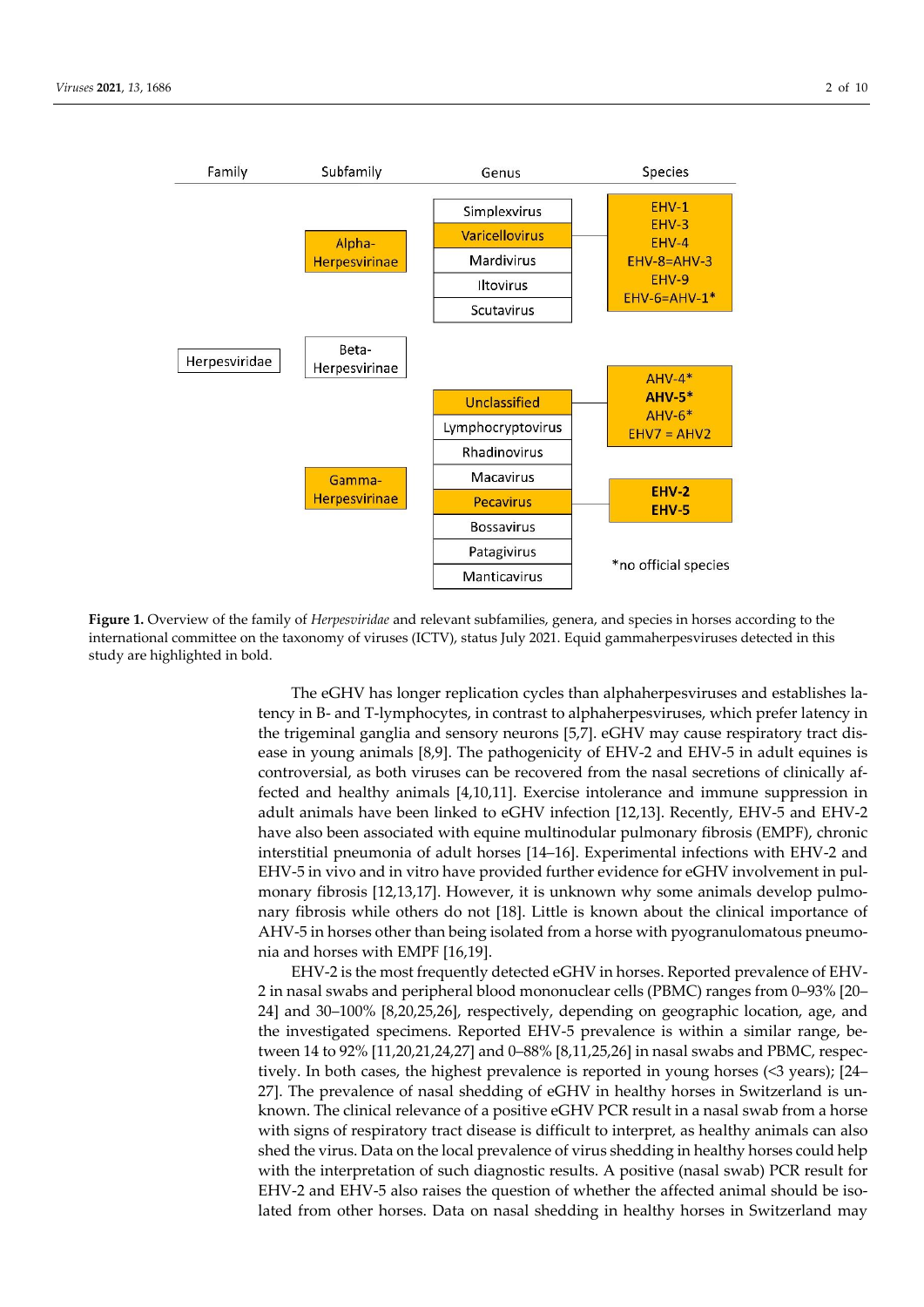therefore help with recommendations regarding biosecurity measures and causal diagnosis of clinical cases.

The objective of this study was to determine the prevalence of eGHV shedding in nasal secretions of healthy horses in Switzerland.

#### **2. Materials and Methods**

## *2.1. Study Population*

Out of a total of 200 nasal swabs collected for another study from healthy horses in 2017 (material intended for publication) [28], 68 archived DNA samples were randomly selected. The study for which the samples were collected was approved by the Swiss cantonal authorities for animal use (ZH216/16). DNA had been extracted from the nasal swabs using a commercial DNA extraction kit (Qiamp DNA mini kit, Qiagen, Hombrechtikon, Switzerland) according to the manufacturer's instructions. DNA was stored at −80°C and had only undergone one thawing cycle before use in this project.

### *2.2. Panherpes Nested PCR*

A panherpes nested PCR was performed as previously described [29,30]. This PCR targets a highly conserved region of the herpesviral DNA polymerase gene. As degenerate consensus primers were used, the PCR was capable of detecting known and novel herpesviruses without prior information of the DNA sequence [29,31]. The expected size of the product after panherpes nested PCR was 215–235 bp [30]. A minor modification to the reaction mixes described by Ehlers et al. (1999) was made [30]. In the first PCR round, 5 µL of extracted sample DNA was used and for the second PCR round, 1 µL of the product from the first round was applied. The final volume of both mixtures added up to 25 µL and contained 2.5  $\mu$ L PCR Buffer (10×, Qiagen, Hombrechtikon, Switzerland), 200  $\mu$ M of each deoxynucleotide triphosphate, 1µM of each primer, and 2 units HotStarTaq DNA Polymerase (5 U/µL, Qiagen, Hombrechtikon, Switzerland). DEPC treated water was added as needed to reach the final reaction volume of 25  $\mu$ L. DEPC treated water was used as negative control and DNA extracted from leukocytes of a cow with confirmed bovine malignant catarrhal fever caused by ovine herpesvirus-2 was used as a positive control. The Peltier Thermal Cycler-200 (MJ Research) was used for thermal cycling according to the protocol of Ehlers et al. (1999) with a minor modification [30]. The initial denaturation time was 12 min at 95 °C instead of 3 min at 95 °C. Before loading the products from the second PCR on a 2% agarose gel, containing Gel Red (1000×, Biotium, Hayward, CA, USA), 5 µL of Orange Loading Dye (6×, Thermo Fisher Scientific, Waltham, MA, USA) was added. A 50 bp DNA Ladder (New England Biolabs, Ipswich, MA, USA) was used. Visualization of bands with the expected size (215–235 bp) was performed under UV light. Bands of the correct size were cut from the gel with a sterile scalpel blade. DNA was extracted from the Gel using the QIAquick® Gel Extraction Kit according to the manufacturer's instructions (Qiagen, Hombrechtikon, Switzerland). Elution of the DNA was performed with 30  $\mu$ L of elution buffer, followed by the third PCR applying nondegenerated primers [29].

The reaction mixture for the third PCR was identical to the second PCR with exception of using only 200 µM of each sequencing primer and 1 unit of HotStarTaq DNA Polymerase (5 U/ $\mu$ L). The QIAquick® PCR Purification Kit (Qiagen, Hombrechtikon, Switzerland) was used to purify the DNA. After measuring the total DNA concentration using Nanodrop (ND-1000 Spectrophotometer, FisherScientific AG, Kloten, Switzerland) samples were sent for unidirectional Sanger sequencing (economy run) to Microsynth GmbH (Balgach, Switzerland). The resulting sequences were compared to published sequences using NCBI BLAST® (https://blast.ncbi.nlm.nih.gov/Blast.cgi; accessed on 14 October 2019). Samples were determined to be positive if a band of the expected size was visible in the agarose gel and the sequence yielded a high degree of identity to herpes viral sequences deposited in GenBank.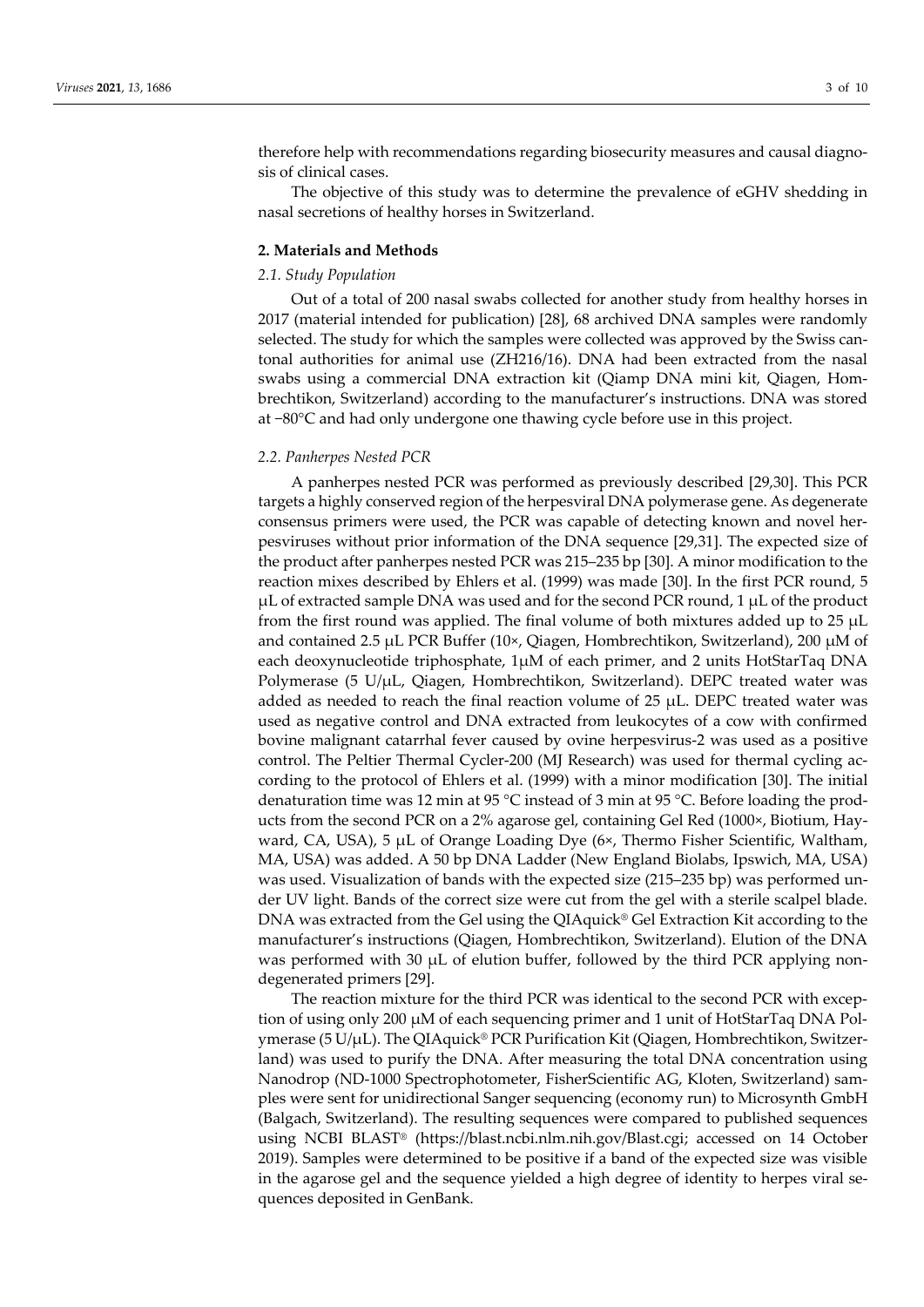The electropherograms were visualized using the SeqManPro software of the DNAstar genomic suite package (DNASTAR Inc., Madison, WI, USA) and checked for double peaks and superimposed sequences providing an indication for coinfections. Superimposed electropherograms were separated into major and minor sequences using the Sanger Separator online tool (http://msr.cs.nthu.edu.tw/, accessed on 14 October 2019) and manual inspection.

#### *2.3. Statistical Analysis*

A multivariable model was used to determine the effect of age, breed, sex, stable and canton on the shedding of each eGHV. Statistical analysis was performed using SPSS. Results were considered significant if  $p < 0.05$ . Descriptive statistics were used for the remainder of the data.

#### **3. Results**

# *3.1. Animals*

The study population consisted of 18 geldings, 16 stallions, and 34 mares. Horses were aged between 2–32 years. Breeds included Franches Montagnes horses (*n* = 21), Warmbloods (*n* = 12), Ponies (*n* = 11), Trotters (*n* = 7), Arabians (*n* = 5), Thoroughbreds (*n* = 3), Quarter Horses related breeds (*n* = 5) and Frisian (*n* = 1). For three horses, age and breed were unknown.

The nasal swabs originated from horses without overt clinical signs from 14 stables in six Swiss cantons and two stables in Southern Germany close to the Swiss border (Figure 2).



**Figure 2.** Geographical distribution of the stables; AG: Aargau; BL: Baselland; DE: Germany; TG: Thurgau; UR: Uri; VD: Waadt; ZH: Zurich; ZH 1 (3): canton, stable number, number of sampled horses per stable*.*

### *3.2. Nasal Shedding of Equid Gammaherpesviruses*

eGHV were detected in 40 out of 68 samples (59%); 26 (38%) of these were positive for EHV-2, 8 (12%) for EHV-5 and 6 (9%) for AHV-5 (Figure 3).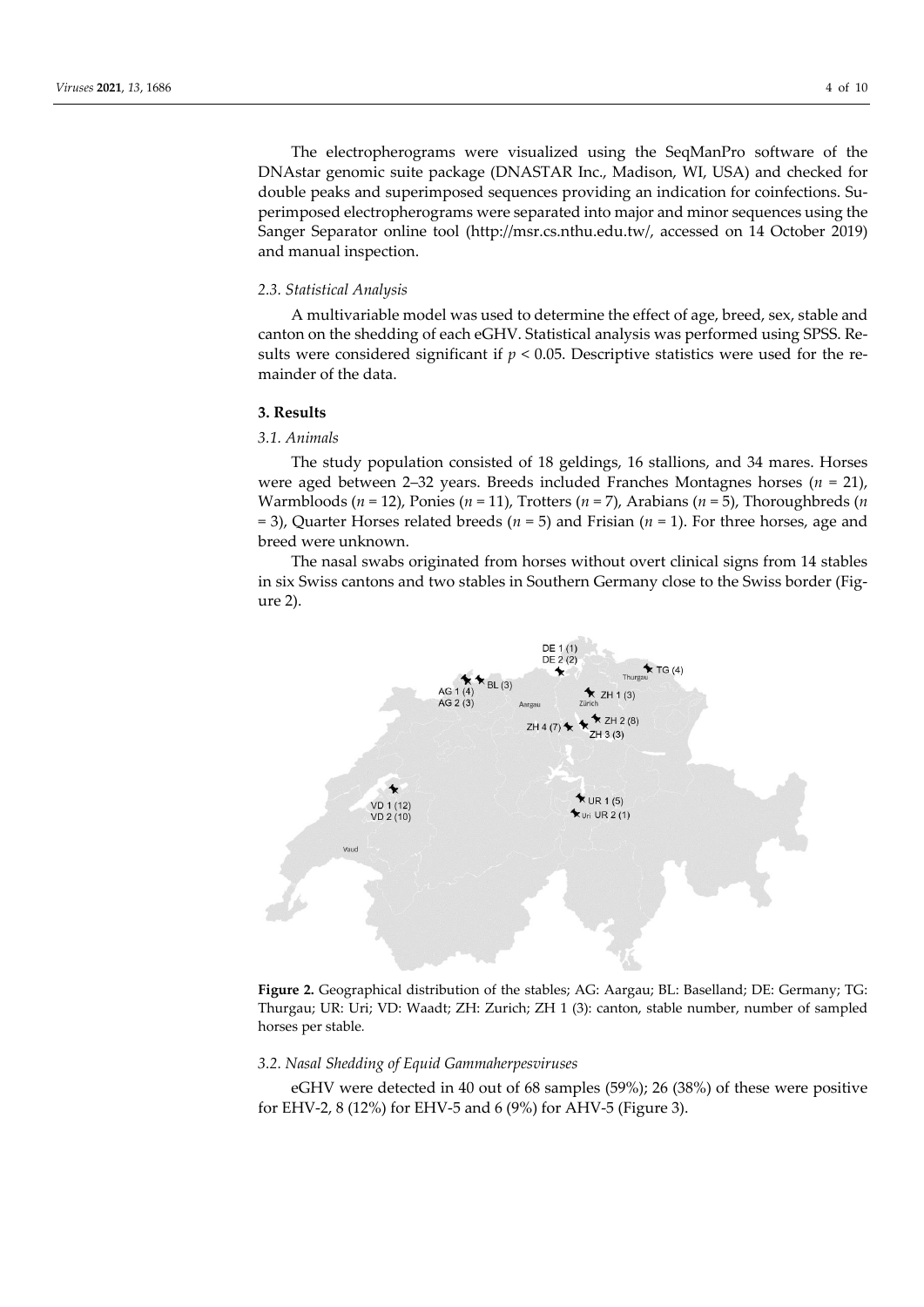

**Figure 3.** Prevalence of eGHV in nasal swabs of healthy Swiss horses (*n* = 68). Absolute numbers of horses are indicated above the columns.

eGHVs were detected in 11 out of 14 (79%) stables. In five stables, every examined horse was positive for at least one eGHV. These stables were located in Thurgau, Uri, Vaud, and Germany. The positive number of horses per stable was as follows: TG,  $n = 4$ ; UR1, *n* = 5; UR2, *n* = 1; VD2, *n* = 10, DE1, *n* = 1. No eGHV positive result was obtained in two stables in canton Aargau and one stable in canton Zurich. EHV-2 was present in every stable where at least one eGHV positive result was obtained. EHV-5 was detected in six (43%) stables and AHV-5 was found in three (21%) stables. Aargau was the only canton in which eGHV was not detected at all. In Thurgau and Uri, all tested horses were positive for at least one eGHV.

The odds of shedding EHV-2 decreased with age  $(p = 0.01)$ . For each year's increase of age, the odds of shedding EHV-2 decreased by a factor of 0.9. For EHV-5 there was no significant association with age. The odds of shedding AHV-5 increased with age  $(p =$ 0.04). For each increasing year of age, the odds of shedding AHV-5 increased by a factor of 1.1. Breed, sex, canton, or stable showed no significant association with virus shedding for any of the three viruses.

Co-infection with two or more eGHV was observed in 10 out of 40 (25%) positive horses from six out of 12 (50%) positive stables (Table 1). The combination of EHV-5 and EHV-2 was the most frequent co-infection (six cases). EHV-5 was the major and EHV-2 the minor sequences in these cases.

**Table 1.** Equid gamma herpesvirus coinfections as determined by in silico separation of superimposed electropherograms (Figure 4).

| Sample   | <b>Stable</b>   | <b>Major Sequence</b> | <b>Minor Sequence</b> |
|----------|-----------------|-----------------------|-----------------------|
| LS030-2  | TG              | AHV-5                 | EHV-5                 |
| LS030-5  | UR1             | EHV-5                 | EHV-2                 |
| LS030-8  | ZH <sub>2</sub> | EHV-5                 | EHV-2                 |
| LS030-10 | ZH <sub>4</sub> | EHV-5                 | EHV-2                 |
| LS030-11 | ZH <sub>4</sub> | EHV-5                 | EHV-2                 |
| LS033-06 | VD1             | EHV-5                 | EHV-2                 |
| LS036-07 | VD <sub>2</sub> | EHV-5                 | EHV-2                 |
| LS033-09 | VD <sub>2</sub> | EHV-2                 | AHV-5                 |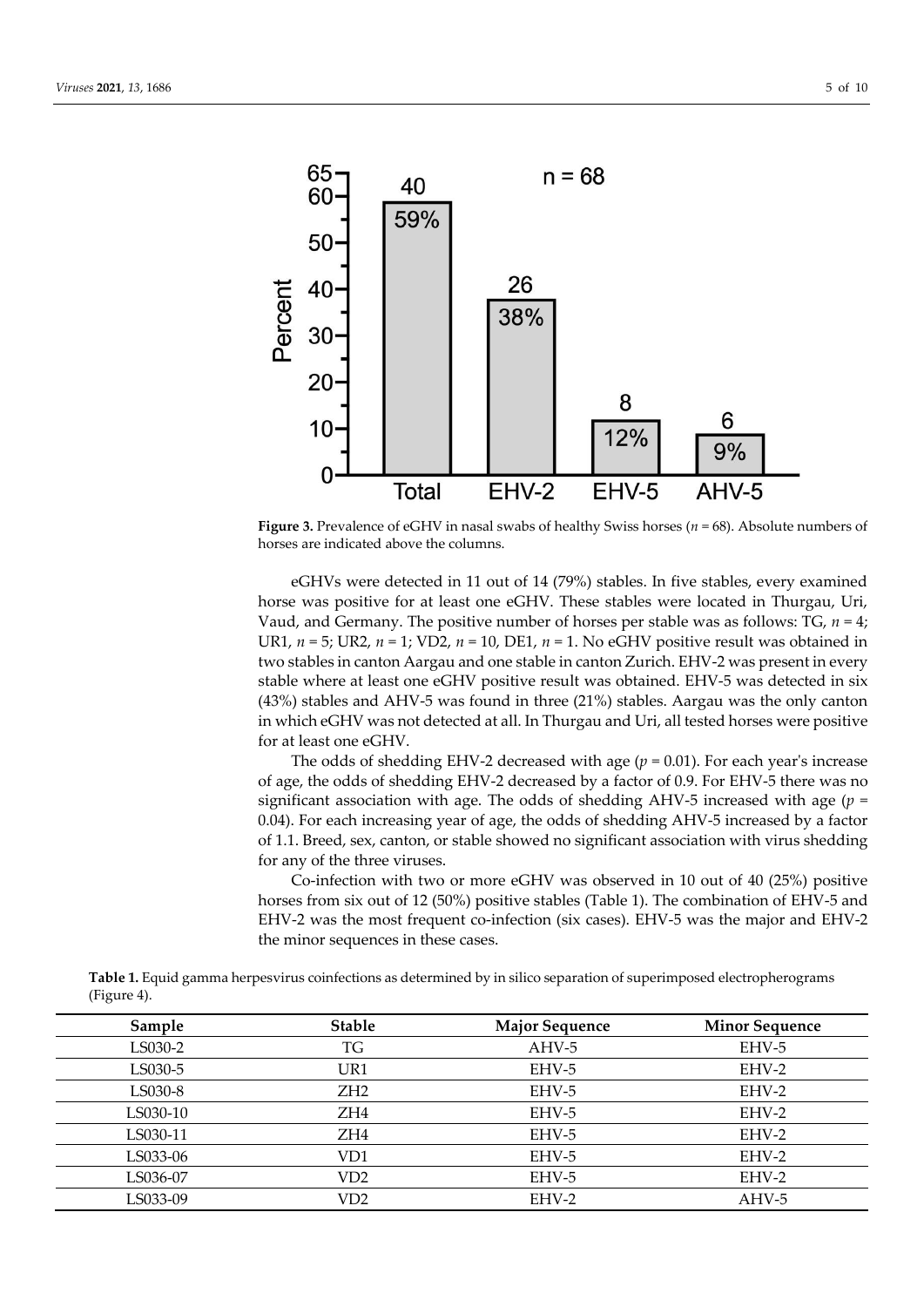| .                              | ---                                       | ┑╻  | <u>_</u>                                        |
|--------------------------------|-------------------------------------------|-----|-------------------------------------------------|
|                                |                                           |     | the contract of the contract of the contract of |
| $\overline{\phantom{a}}$<br>ъ. | <b><i><u>Part Community</u></i></b><br>ັ້ | A11 | ப<br>-                                          |

TG: Thurgau; UR: Uri; VD: Waadt; ZH: Zurich.



**Figure 4.** Visualization of the superimposed electropherograms of AHV-5 (major sequence) and EHV-5 (minor sequence) in sample LS030-2 (Table 1).

#### **4. Discussion**

Screening of 68 healthy adult horses from Switzerland for herpesviruses showed shedding of eGHV in over 50% of the animals. Most frequently EHV-2 (38%) was shed. This correlates well with other studies around the world. In New Zealand, the EHV-2 prevalence was estimated at 32% in healthy horses as well as horses with respiratory disease [21]. A recent prevalence study of herpesviruses including 500 healthy Polish horses, reported a 77% EHV-2 prevalence in respiratory tract samples [23]. Lower EHV-2 prevalences in healthy horses were reported from Ethiopia (7%) [11] and Turkey (24%) [22]. Investigations on the clinical relevance of eGHV suggest that EHV-2 may induce or predispose equids to respiratory diseases [11]. Horses shedding EHV-2 were three times more likely to display clinical respiratory disease compared to non-shedders and EHV-2 was found more often in horses with lower airway inflammation compared to healthy horses in several studies [11,21,32].

The second most frequently shed eGHV in our study was EHV-5 (12%). Reported prevalences of EHV-5 in nasal swabs seem generally somewhat higher, ranging from 14– 92% [11,20,21,24,27] depending on geographic location, age, and the investigated specimens. In our study, only healthy horses were sampled which may contribute to the relatively low prevalence, while in other studies often also horses with clinical signs were included. However, the aforementioned prevalence study from Poland in which only healthy horses were sampled, also reported a higher prevalence of 47% [23]. These differences highlight the importance of local studies to determine the EHV-5 prevalence. The clinical significance of EHV-5 in adult horses is unclear. EHV-5 was found more often in horses with lower airway inflammation compared to healthy horses [11,21,32] and EHV-5 is suggested as the causative agent of EMPF among other contributing factors that are largely unknown [14,15,17].

Asinine herpesviruses (AHV-4, AHV-5, AHV-6) circulate in donkeys as well as horses [33,34]. The shedding rate of 9% in our study agrees with a prevalence study in Austria in which PBMCs, and nasal and conjunctival swabs of 266 healthy Lipizzaner horses were analyzed. In that study 22 nasal swabs were positive for AHV-5 (8.2%) [34]. There was no evidence of the previous contact with donkeys and no statistically significant association with age, sex, or geographical location [34]. The clinical significance of this virus is unclear. The asinine herpesviruses AHV-4, AHV-5, and AHV-6 were first detected in donkeys with interstitial pneumonia similar to EMPF [35,36]. AHV-5 was detected in horses with respiratory disease, poor performance [12] as well as in two cases of EMPF both of which had a concurrent EHV-5 infection [16,37].

A positive EHV-2, EHV-5, or AHV-5 test result in a horse with the respiratory disease must be interpreted with caution as the shedding rates of 38%, 12%, and 9% respectively,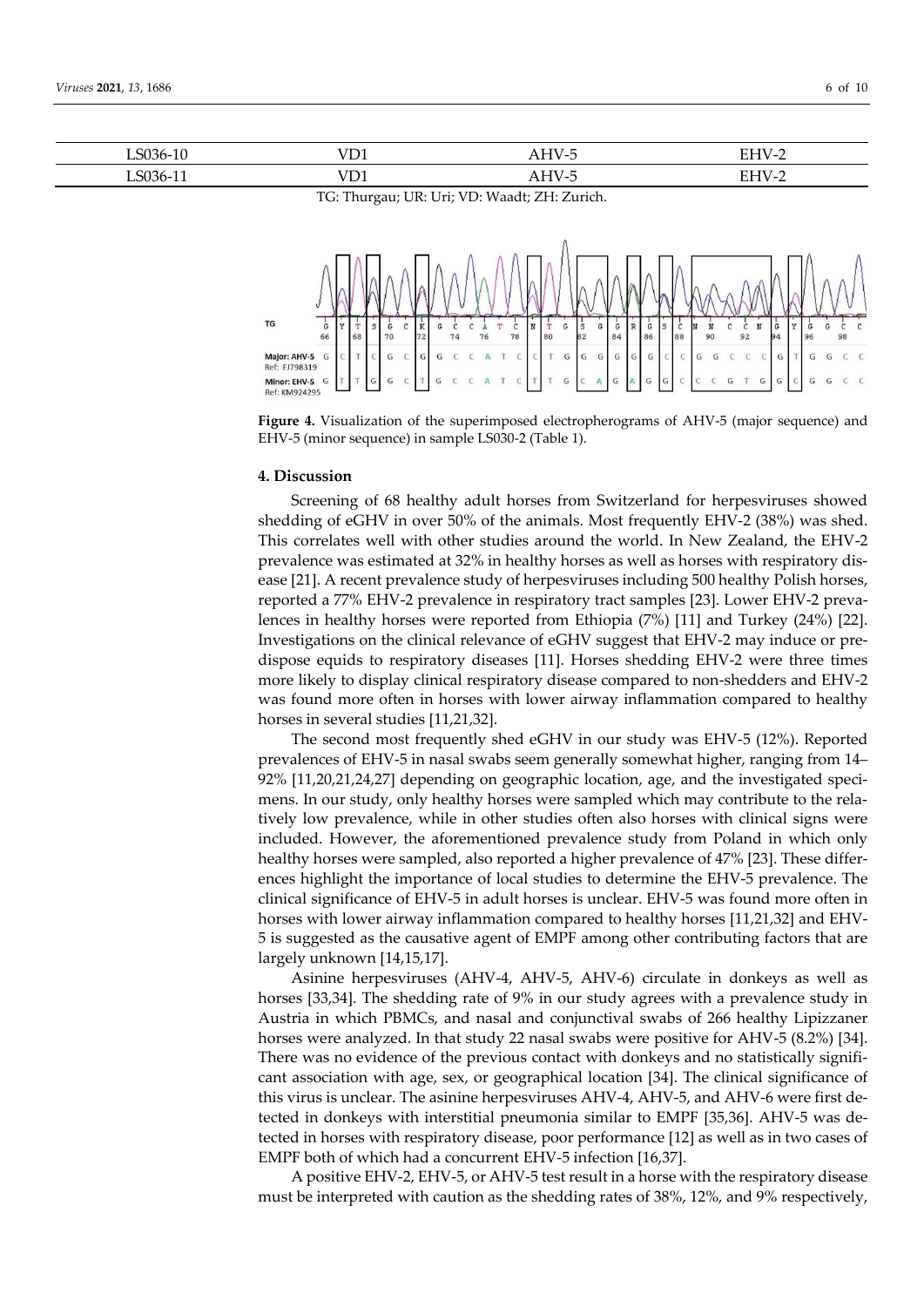in healthy horses in Switzerland indicate that these viruses readily circulate in the equine population and might be an incidental finding. Similarly, biosecurity measures should not be implemented solely based on a positive test result, instead, multiple factors such as epidemiological factors, herd characteristics, case history, and clinical signs as well as results from other diagnostic tests should be considered.

The decreasing odds of EHV-2 shedding with increasing age can be explained by the epidemiology of the virus. Horses are infected at young ages and acquire immunity over the course of their life, which results in the immune system being able to cope with the virus [27,38,39]. The lack of significant association of age with EHV-5 could be due to the low number of cases or a different infection pattern. Similarly, the shedding rate of AHV-5 was lower than EHV-2 in our study, indicating that this virus is not circulating as frequently, and therefore horses are more likely to be exposed later in life resulting in increased shedding rates with age.

We did not detect any alphaherpesviruses in the nasal swabs by nested consensus PCR. This method targets a highly conserved region of the herpes viral DNA polymerase gene and was previously shown to detect EHV-1 and 4 [30]. Interestingly, some of the samples had previously been included in an EHV-1 and 4 study, and four of them were found weak EHV-4 positive (material intended for publication) [28]) using a specific realtime PCR [40]. However, the sensitivity of broad-range PCR is generally considered lower than that of specific PCR, particularly real-time PCR, and it is therefore not surprising that these weak positive samples were missed by the panherpes PCR. This also indicates that the prevalence of eGHV may be higher if specific real-time PCRs were used. However, an advantage of the panherpes PCR is the fact that co-infection with several herpesviruses may be recognized. Superimposed electropherograms showing double peaks are indications for co-infections and may be separated in silico or by cloning into the single sequences [41] (Figure 4).

Coinfections of several eGHV, predominately of EHV-2 and EHV-5, were seen in approximately 25% of the positive samples. EHV-5 was always the major sequence when EHV-2 was the coinfecting virus. Coinfection of EHV-2 and AHV-5 was less frequently detected, but both viruses were present as major and minor sequences. AHV-5 and EHV-5 coinfection was rarely detected.

These results agree with prior investigations around the world. In Turkey, coinfection with EHV-2 and EHV-5 occurred in 29% of examined nasal swabs [22]. In New Zealand coinfection with multiple herpesviruses (EHV-1, -2, -4, -5) was shown in more than 50% of the virus-positive horses [21]. Also in Poland, coinfection with EHV-2 and EHV-5 was present in 50% of nasal swabs. Detection rates of co-infection vary depending on the sampling site. A considerably lower coinfection rate of 5% in bronchoalveolar fluid (BALF) samples of horses with respiratory disease were reported in a recent study in Ethiopia [11]. However, BALF is a good clinical sample to estimate EHV-5 virus load in the lungs [42] and was strongly associated with EMPF (sensitivity 91%, specificity 98.3%) [43]. In contrast, examination of nasal secretion showed the highest sensitivity (72.7%) and specificity (83.1%) at a level of >254,890 glycoprotein B target genes/million cells to support a diagnosis of EMPF. Nevertheless, a combination of whole blood and nasal secretion can be regarded as clinically useful in support of EMPF diagnosis (sensitivity 90%, specificity 89.8%) [43]. Coinfection rates in PBMC with EVH-2 and EHV-5 of 1% are reported in Australian foals [8]. However, the frequency of co-infection and the number of contributing viruses depend largely on the method used for discrimination. In contrast to using a set of highly specific PCRs, the in silico separation of superimposed electropherograms obtained from the panherpes PCR has the limitation that sequences present in low copy numbers or co-infections of more than two viruses may not be recognized or cannot be separated. Therefore, we cannot exclude that more or other types of co-infections were present in our sample material.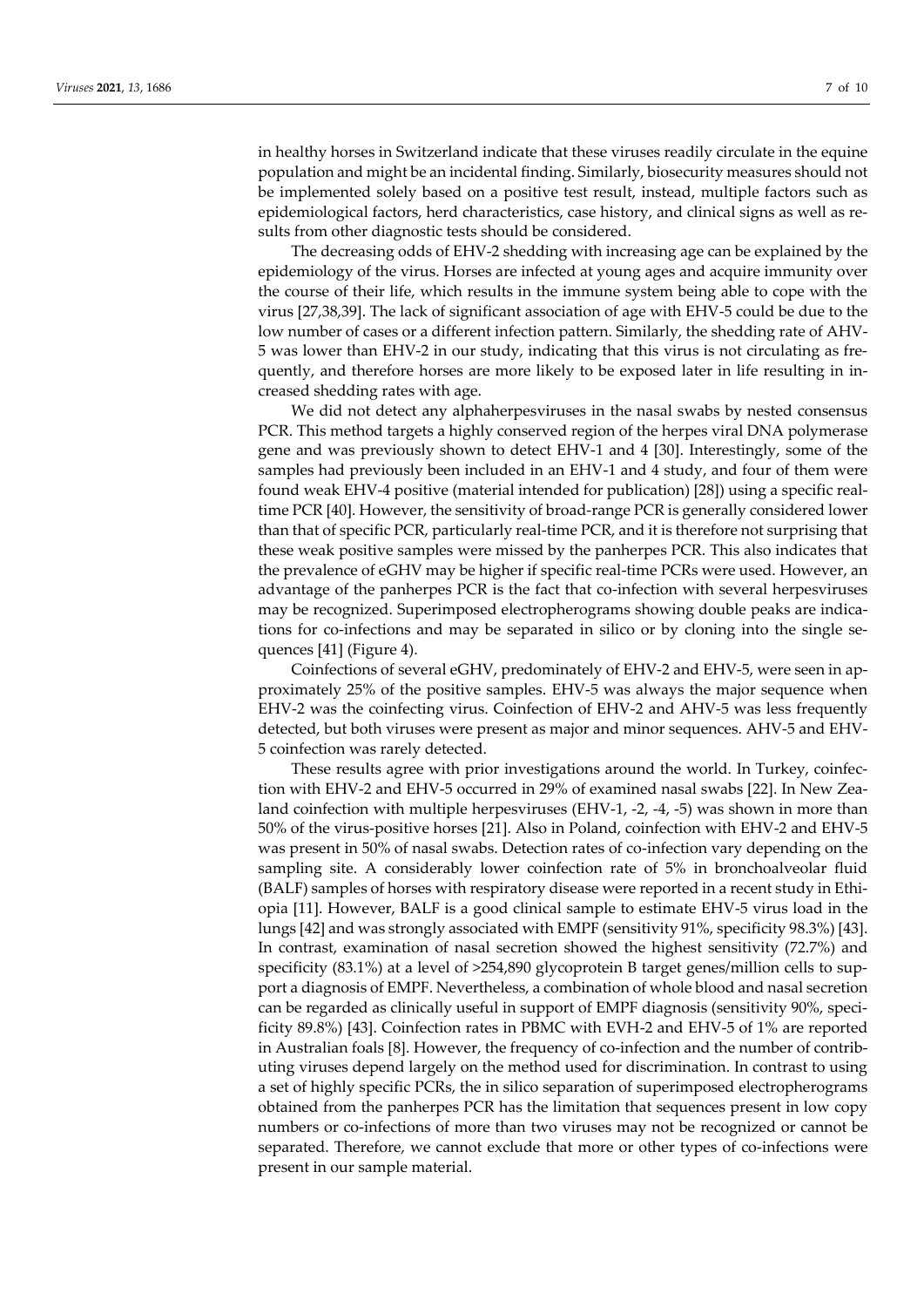### **5. Conclusions**

Although the sampled population is not representative of the entire Swiss horse population, a first insight into the diversity and occurrence of eGHV in Switzerland was obtained. It appears that horses in Switzerland shed a similar range of eGHV compared to reports from other countries. Also, the prevalence of shedding appears similar to other countries.

As EHV-2 can often be found in nasal swabs of healthy Swiss horses, a positive test result may be an incidental finding or at best a contributing factor to a clinical manifestation. EHV-5 and AHV-5 are less frequently diagnosed and there are more reports that associate them with disease, such as EMPF. Therefore, although the frequency of virus detection does not correlate directly with clinical significance, a positive EHV-5 or AHV-5 result should not be underestimated. In any case, biosafety measurements such as quarantine or isolation should not be based on a positive test result alone. Further investigations including a larger sample size as well as a longitudinal sampling of individual horses would be helpful to shed more light on the epidemiology of eGHV in Swiss horses.

**Author Contributions:** I.H. collected clinical information and equine nasal swabs and performed DNA-extraction; L.S.: performed panherpes nested PCR; J.L. and C.B. supervised the laboratory work; A.S. and C.B.: performed statistical analysis and illustrations; L.S., C.B., and A.S. interpreted data and wrote the manuscript. All authors have read and agreed to the published version of the manuscript.

**Funding:** This research received no external funding.

**Institutional Review Board Statement:** The study was approved by the Swiss cantonal authorities for animal use (ZH216/16).

**Informed Consent Statement:** Not applicable.

**Data Availability Statement:** Not applicable.

**Acknowledgments:** The contribution of previously unpublished information by med.vet. I. Hardmeier is greatly appreciated. This work was supported by the University of Zurich.

**Conflicts of Interest:** The authors report no conflicts of interest in the present work.

#### **References**

- 1. Crabb, B.S.; MacPherson, C.M.; Reubel, G.H.; Browning, G.F.; Studdert, M.J.; Drummer, H.E. A type-specific serological test to distinguish antibodies to equine herpesviruses 4 and 1. *Arch. Virol.* **1995**, *140*, 245–258, doi:10.1007/bf01309860.
- 2. Agius, C.T.; Crabb, B.S.; Telford, E.A.; Davison, A.J.; Studdert, M.J. Comparative studies of the structural proteins and glycoproteins of equine herpesviruses 2 and 5. *J. Gen. Virol.* **1994**, *75*, 2707–2717, doi:10.1099/0022-1317-75-10-2707.
- 3. Negussie, H.; Gizaw, D.; Tessema, T.S.; Nauwynck, H.J. Equine Herpesvirus-1 Myeloencephalopathy, an Emerging Threat of Working Equids in Ethiopia. *Transbound. Emerg. Dis.* **2017**, *64*, 389–397, doi:10.1111/tbed.12377.
- 4. Dall Agnol, A.M.; Beuttemmuller, E.A.; Pilz, D.; Leme, R.A.; Saporiti, V.; Headley, S.A.; Alfieri, A.F.; Alfieri, A.A. Detection of Equid gammaherpesvirus 2 and 5 DNA in the upper respiratory tract of asymptomatic horses from Southern Brazil. *Braz. J. Microbiol.* **2019**, *50*, 875–878, doi:10.1007/s42770-019-00100-7.
- 5. Pellett, P.E.; Roizman, B. The family Herpesviridae: A brief introduction. In *Fields Virology*, 5th ed.; Knipe, D.M., Howley, P.M., Griffin, D.E., Lamb, R.A., Martin, M.A., Roizman, B., Straus, S.E.E., Eds.; Lippincott Williams & Wilkins: Philadelphia, PA, USA, 2007; pp. 2479–2499.
- 6. Muscat, K.E.; Padalino, B.; Hartley, C.A.; Ficorilli, N.; Celi, P.; Knight, P.; Raidal, S.; Gilkerson, J.R.; Muscatello, G. Equine Transport and Changes in Equid Herpesvirus' Status. *Front. Vet. Sci.* **2018**, *5*, 224, doi:10.3389/fvets.2018.00224.
- 7. Rajcani, J.; Durmanova, V. Mechanisms of replication of alpha- and betaherpesviruses and their pathogenesis. *Bratisl Lek Listy*  **2001**, *102*, 505–514.
- 8. Wang, L.; Raidal, S.L.; Pizzirani, A.; Wilcox, G.E. Detection of respiratory herpesviruses in foals and adult horses determined by nested multiplex PCR. *Vet. Microbiol.* **2007**, *121*, 18–28, doi:10.1016/j.vetmic.2006.11.009.
- 9. Dunowska, M.; Wilks, C.R.; Studdert, M.J.; Meers, J. Viruses associated with outbreaks of equine respiratory disease in New Zealand. *N. Z. Vet. J.* **2002**, *50*, 132–139, doi:10.1080/00480169.2002.36299.
- 10. Borchers, K.; Wolfinger, U.; Goltz, M.; Broll, H.; Ludwig, H. Distribution and relevance of equine herpesvirus type 2 (EHV-2) infections. *Arch. Virol.* **1997**, *142*, 917–928, doi:10.1007/s007050050128.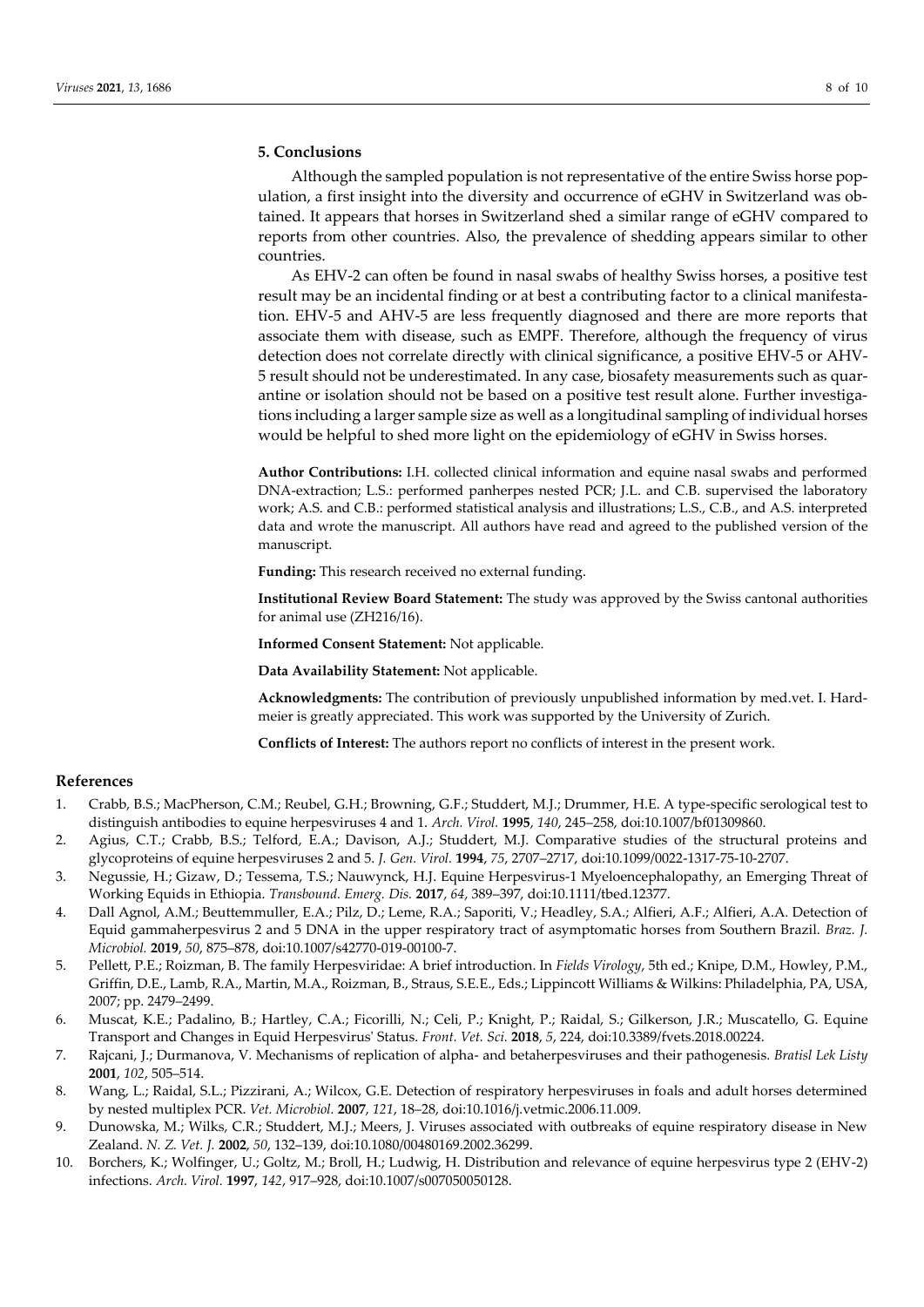- 11. Negussie, H.; Gizaw, D.; Tesfaw, L.; Li, Y.; Oguma, K.; Sentsui, H.; Tessema, T.S.; Nauwynck, H.J. Detection of Equine Herpesvirus (EHV) -1, -2, -4 and -5 in Ethiopian Equids with and without Respiratory Problems and Genetic Characterization of EHV-2 and EHV-5 Strains. *Transbound. Emerg. Dis.* **2017**, *64*, 1970–1978, doi:10.1111/tbed.12601.
- 12. Fortier, G.; van Erck, E.; Pronost, S.; Lekeux, P.; Thiry, E. Equine gammaherpesviruses: Pathogenesis, epidemiology and diagnosis. *Vet. J.* **2010**, *186*, 148–156, doi:10.1016/j.tvjl.2009.08.017.
- 13. Dunowska, M.; Meers, J.; Johnson, R.D.; Wilks, C.R. Influence of equine herpesvirus type 2 infection on monocyte chemoattractant protein 1 gene transcription in equine blood mononuclear cells. *Res. Vet. Sci.* **2001**, *71*, 111–113, doi:10.1053/rvsc.2001.0493.
- 14. Williams, K.J.; Maes, R.; Del Piero, F.; Lim, A.; Wise, A.; Bolin, D.C.; Caswell, J.; Jackson, C.; Robinson, N.E.; Derksen, F.; et al. Equine multinodular pulmonary fibrosis: A newly recognized herpesvirus-associated fibrotic lung disease. *Vet. Pathol.* **2007**, *44*, 849–862, doi:10.1354/vp.44-6-849.
- 15. Wong, D.M.; Belgrave, R.L.; Williams, K.J.; Del Piero, F.; Alcott, C.J.; Bolin, S.R.; Marr, C.M.; Nolen-Walston, R.; Myers, R.K.; Wilkins, P.A. Multinodular pulmonary fibrosis in five horses. *J. Am. Vet. Med. Assoc.* **2008**, *232*, 898–905, doi:10.2460/javma.232.6.898.
- 16. Scheurer, L.; Bachofen, C.; Herteman, N.; Hilbe, M.; Wolfer, N.; Schoster, A. A case series highlighting the role of different gamma-herpesviruses in Equine Multinodular Pulmonary Fibrosis. *Schweiz. Arch. Tierheilkd.* **2020**, *162*, 245–256, doi:10.17236/sat00255.
- 17. Van Cleemput, J.; Poelaert, K.C.K.; Laval, K.; Nauwynck, H.J. Unravelling the first key steps in equine herpesvirus type 5 (EHV5) pathogenesis using ex vivo and in vitro equine models. *Vet. Res.* **2019**, *50*, 13, doi:10.1186/s13567-019-0630-6.
- 18. Williams, K.J. Gammaherpesviruses and pulmonary fibrosis: Evidence from humans, horses, and rodents. *Vet. Pathol.* **2014**, *51*, 372–384, doi:10.1177/0300985814521838.
- 19. Gomez De Witte, F.G.; Frank, N.; Wilkes, R.P.; Novak, J.M. Association of asinine herpesvirus-5 with pyogranulomatous pneumonia in a mare. *J. Vet. Intern. Med.* **2012**, *26*, 1064–1068, doi:10.1111/j.1939-1676.2012.00943.x.
- 20. Dunowska, M.; Wilks, C.R.; Studdert, M.J.; Meers, J. Equine respiratory viruses in foals in New Zealand. *N. Z. Vet. J.* **2002**, *50*, 140–147, doi:10.1080/00480169.2002.36300.
- 21. McBrearty, K.A.; Murray, A.; Dunowska, M. A survey of respiratory viruses in New Zealand horses. *N. Z. Vet. J.* **2013**, *61*, 254– 261, doi:10.1080/00480169.2012.745211.
- 22. Akkutay, A.Z.; Osterrieder, N.; Damiani, A.; Tischer, B.K.; Borchers, K.; Alkan, F. Prevalence of equine gammaherpesviruses on breeding farms in Turkey and development of a TaqMan MGB real-time PCR to detect equine herpesvirus 5 (EHV-5). *Arch. Virol.* **2014**, *159*, 2989–2995, doi:10.1007/s00705-014-2165-5.
- 23. Stasiak, K.; Dunowska, M.; Rola, J. Prevalence and sequence analysis of equid herpesviruses from the respiratory tract of Polish horses. *Virol. J.* **2018**, *15*, 106, doi:10.1186/s12985-018-1018-3.
- 24. Diallo, I.S.; Hewitson, G.R.; de Jong, A.; Kelly, M.A.; Wright, D.J.; Corney, B.G.; Rodwell, B.J. Equine herpesvirus infections in yearlings in South-East Queensland. *Arch. Virol.* **2008**, *153*, 1643–1649, doi:10.1007/s00705-008-0158-y.
- 25. Bell, S.A.; Balasuriya, U.B.; Gardner, I.A.; Barry, P.A.; Wilson, W.D.; Ferraro, G.L.; MacLachlan, N.J. Temporal detection of equine herpesvirus infections of a cohort of mares and their foals. *Vet. Microbiol.* **2006**, *116*, 249–257, doi:10.1016/j.vetmic.2006.05.002.
- 26. Nordengrahn, A.; Merza, M.; Ros, C.; Lindholmc, A.; Palfl, V.; Hannant, D.; Belák, S. Prevalence of equine herpesvirus types 2 and 5 in horse populations by using type-specific PCR assays. *Vet. Res.* **2002**, *33*, 251–259, doi:10.1051/vetres:2002013.
- 27. Marenzoni, M.L.; Coppola, G.; Maranesi, M.; Passamonti, F.; Capelli, K.; Capomaccio, S.; Supplizi, A.V.; Thiry, E.; Coletti, M. Age-dependent prevalence of equid herpesvirus 5 infection. *Vet. Res. Commun.* **2010**, *34*, 703–708.
- 28. Schoster, A.; Scheurer, L.; Hardmeier, I.; Bachofen, C. Material intended for publication: Prevalence of EHV-1 and -4 antibodies and nasal shedding depending on vaccination status in healthy Swiss horses. Manuscript in preparation for submission.
- 29. VanDevanter, D.R.; Warrener, P.; Bennett, L.; Schultz, E.R.; Coulter, S.; Garber, R.L.; Rose, T.M. Detection and analysis of diverse herpesviral species by consensus primer PCR. *J. Clin. Microbiol.* **1996**, *34*, 1666–1671.
- 30. Ehlers, B.; Borchers, K.; Grund, C.; Frölich, K.; Ludwig, H.; Buhk, H.J. Detection of new DNA polymerase genes of known and potentially novel herpesviruses by PCR with degenerate and deoxyinosine-substituted primers. *Virus Genes* **1999**, *18*, 211–220.
- 31. Lechmann, J.; Bachofen, C.; Ackermann, M. *Investigation into the Virome of Swiss Water Buffaloes*; CH-8057 Zürich; Institute of Virology, Vetsuisse Faculty, University of Zürich: Zürich, Switzerland, 2016; p. 47.
- 32. Fortier, G.; van Erck, E.; Fortier, C.; Richard, E.; Pottier, D.; Pronost, S.; Miszczak, F.; Thiry, E.; Lekeux, P. Herpesviruses in respiratory liquids of horses: Putative implication in airway inflammation and association with cytological features. *Vet. Microbiol.* **2009**, *139*, 34–41, doi:10.1016/j.vetmic.2009.04.021.
- 33. Jerele, S.; Davis, E.; Mapes, S.; Pusterla, N.; Navas González, F.J.; Iglesias Pastrana, C.; Abdelfattah, E.M.; McLean, A. Survey of Serum Amyloid A and Bacterial and Viral Frequency Using qPCR Levels in Recently Captured Feral Donkeys from Death Valley National Park (California). *Animals* **2020**, *10*, 1086 doi:10.3390/ani10061086.
- 34. Rushton, J.O.; Kolodziejek, J.; Nell, B.; Nowotny, N. Prevalence of asinine herpesvirus type 5 (AsHV-5) infection in clinically normal Lipizzaner horses. *Vet. J.* **2014**, *200*, 200–203, doi:10.1016/j.tvjl.2013.10.035.
- 35. Kleiboeker, S.B.; Schommer, S.K.; Johnson, P.J.; Ehlers, B.; Turnquist, S.E.; Boucher, M.; Kreeger, J.M. Association of two newly recognized herpesviruses with interstitial pneumonia in donkeys (Equus asinus). *J. Vet. Diagn. Investig.* **2002**, *14*, 273–280, doi:10.1177/104063870201400401.